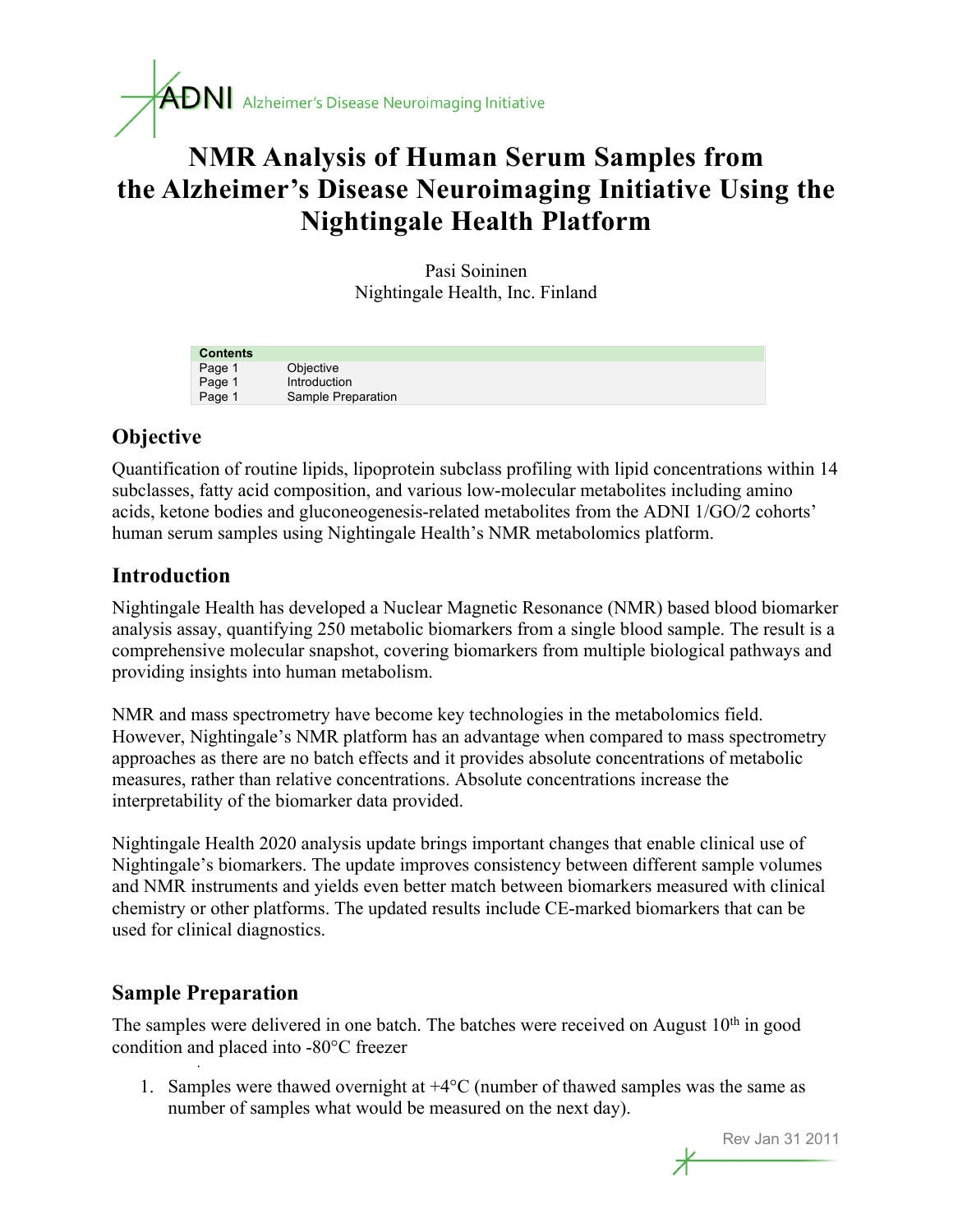# $\mathbf{A}\mathbf{D}\mathbf{N}$  Alzheimer's Disease Neuroimaging Initiative

- 2. Sample preparation and measurement took place between September 1<sup>st</sup> and September 23rd.
- 3. Before the samples were prepared, they were mixed gently and then centrifuged  $(3200xG, 3 min, +4°C).$
- 4. Samples were prepared using an automated 8-channel liquid handler (PerkinElmer JANUS Varispan Automated 8-tip Workstation) by mixing equal volumes (approximately 80  $\mu$ L) serum and NMR measurement buffer (Na<sub>2</sub>HPO<sub>4</sub> in 80%/20% H2O/D2O, pH 7.4; including also 0.08% sodium 3-(trimethylsilyl)propionate-2,2,3,3-d4 and 0.04% sodium azide) as described in Soininen P. et al, 2015.
- 5. The prepared samples were measured using a Bruker AVANCE III HD 500 MHz spectrometer equipped with cooled robotic sample changer (SampleJet) and a cryogenically cooled triple resonance probe head (CryoProbe Prodigy TCI). The relevant NMR spectroscopy details are given in Soininen et al, 2009.

#### *NMR data processing*

- 1. The NMR data was processed, and metabolites were quantified using Nightingale Health's advanced proprietary software (Würtz et al, 2017).
- 2. The individual metabolite measurements and the overall metabolite distributions were analysed as part of Nightingale's quality control procedures with observations detailed in the results delivery for ADNI/Duke (ADMC Nightingale Platform-Report.pdf and ADMC Nightingale Platform-Result file description.pdf). Overall, the metabolite levels broadly fall within the distributions commonly observed in general population cohorts. The sample quality was deemed to be good.

#### **Version Information**

This document supersedes our previous document dated [17 July 2018]. Specific changes in our methods are summarized in this section.

#### Dataset Information

The September 2020 data was reanalyzed using the "2020 update", an updated quantification library. This methods document applies to the following dataset(s) available from the ADNI repository:

| <b>Dataset Name</b>                                                          | <b>Date Submitted</b> |
|------------------------------------------------------------------------------|-----------------------|
| ADMC Nightingale Platform NMR Analysis of Lipoproteins and 29 September 2020 |                       |
| Metabolites                                                                  |                       |
| ADMC Nightingale Platform NMR Analysis of Lipoproteins and 29 September 2020 |                       |
| Metabolites Longitudinal                                                     |                       |

# **References**

1. Soininen P., Kangas A.J., Würtz P., Suna T., Ala-Korpela M. (2015) Quantitative serum nuclear magnetic resonance metabolomics in cardiovascular epidemiology and genetics. Circ Cardiovasc Genet 8:192–206.